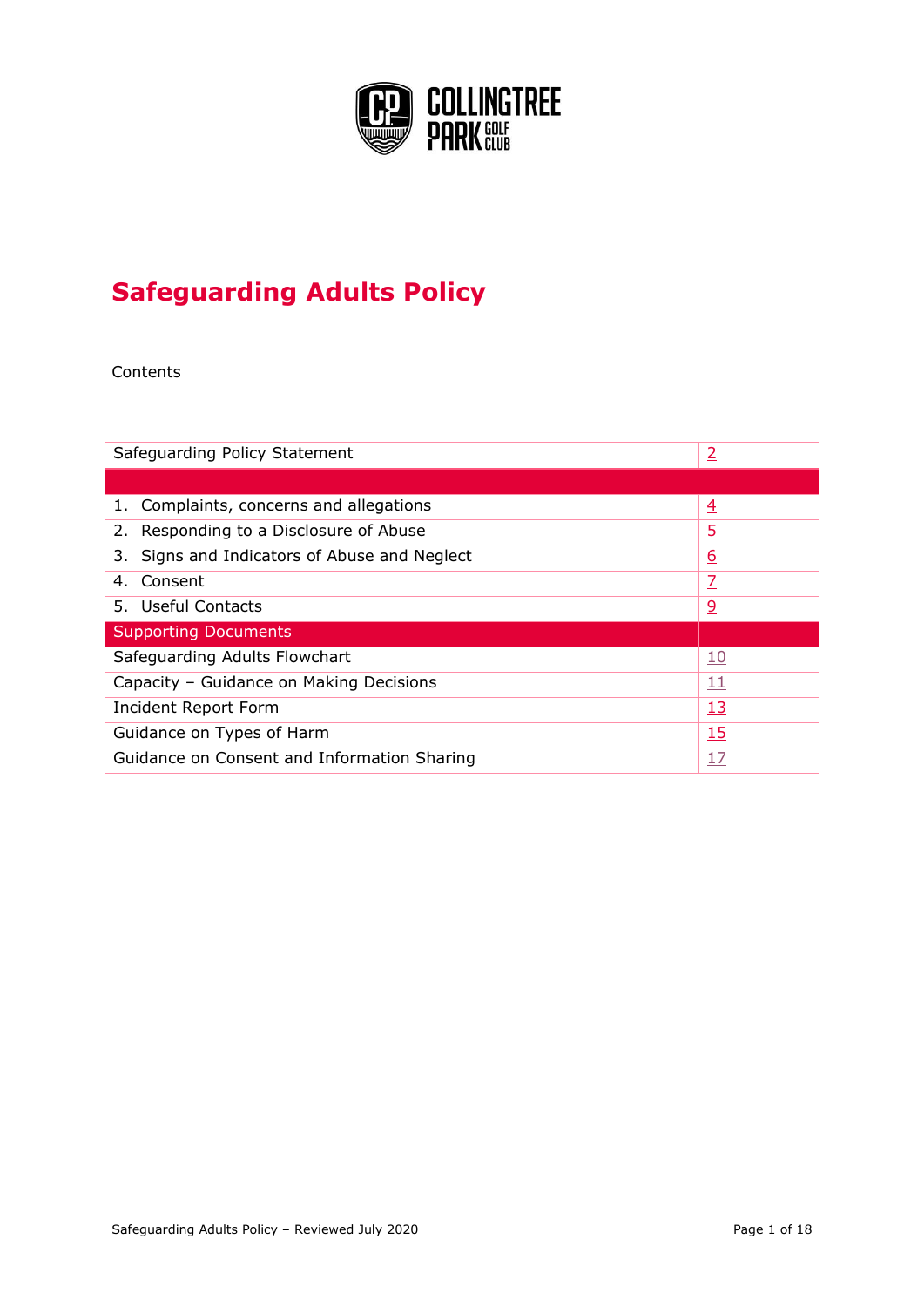

## <span id="page-1-0"></span>Introduction

Collingtree Park GC is committed to creating and maintaining a safe and positive environment for all individuals involved in golf.

Safeguarding duties apply to an adult who:

- Has needs for care and support (whether or not the local authority is meeting any of those needs) and;
- Is experiencing, or is at risk of, abuse or neglect; and;
- As a result of those care and support needs is unable to protect themselves from either the risk of, or the experience of, abuse or neglect.

#### Principles in relation to adults at risk

The Care and Support Statutory Guidance Section 14.13 sets out the following six key principles which underpin all adult safeguarding work:

- Empowerment: People being supported and encouraged to make their own decisions and informed consent.
- Prevention: It is better to take action before harm occurs.
- Proportionality: The least intrusive response appropriate to the risk presented.
- Protection: Support and representation for those in greatest need.
- Partnership: Local solutions through services working with their communities. Communities have a part to play in preventing, detecting and reporting neglect and abuse.
- Accountability: Accountability and transparency in delivering safeguarding.

**Making safeguarding personal** is the concept that adult safeguarding should be person led and outcome focused. It engages the person in a conversation about how best to respond to their safeguarding situation in a way that enhances involvement, choice and control. As well as improving quality of life, well-being and safety.

Wherever possible discuss safeguarding concerns with the adult to get their view of what they would like to happen and keep them involved in the safeguarding process, seeking their consent to share information outside of the organisation where necessary.

The principles of the Mental Capacity Act 2005 (MCA) state that every individual has the right to make their own decisions and provides the framework for this to happen.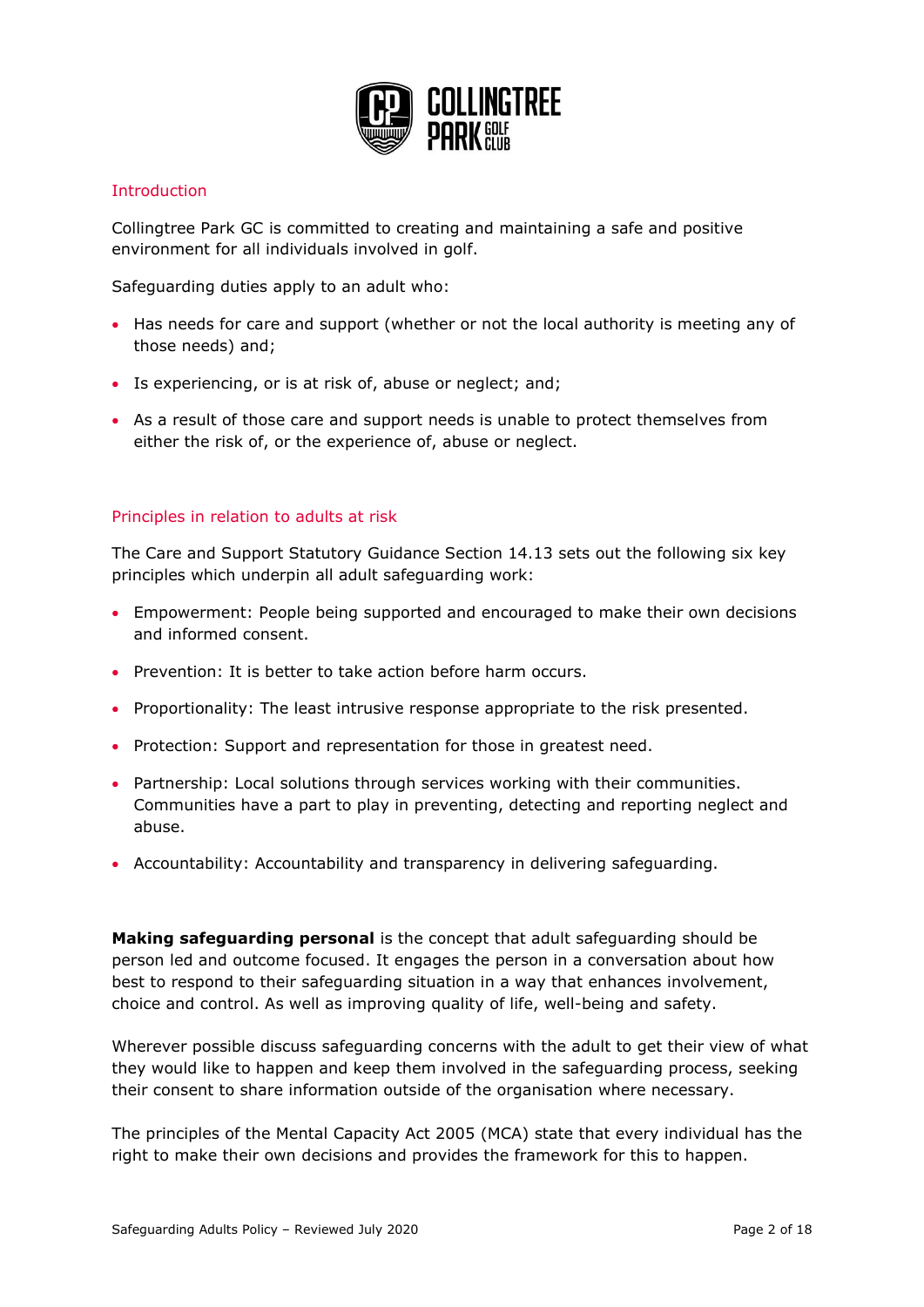

In addition, Collingtree Park GC recognises the following principles which underpin our work with all groups and individuals who may have additional needs for support and protection:

- It is every adult's right to be protected from abuse irrespective of their age, gender identity, faith or religion, culture, ethnicity, sexual orientation, background, economic position, marital status, disability or level of ability.
- All staff and volunteers share the responsibility for the protection of adults at risk and will show respect and understanding for their rights, safety and welfare.
- The additional vulnerability of disabled adults (including those with invisible disabilities, learning and communication differences) is recognised.
- Allegations of abuse or concerns about the welfare of any adult will be treated seriously and will be responded to swiftly and appropriately.
- Collingtree Park GC recognises the role and responsibilities of the statutory agencies in safeguarding adults and is committed to complying with the procedures of the Local Safeguarding Adults Boards.
- Confidentiality will be maintained appropriately at all times and the adult's safety and welfare must be the overriding consideration when making decisions on whether or not to share information about them.
- Collingtree Park GC will support all adults to understand their roles and responsibilities with regards to safeguarding and protecting adults at risk, including the responsibility to report all concerns in line with Collingtree Park GC safeguarding adult's policy and procedures.
- All participants involved in golfing activities have the right to be listened to with respect and to be heard.

## Guidance and legislation

The practices and procedures within this policy are based on the principles contained within the UK and legislation and Government Guidance and have been developed to complement the Safeguarding Adults Boards policy and procedures, and take the following into consideration:

- The Care Act 2014
- The Protection of Freedoms Act 2012
- Domestic Violence, Crime and Victims (Amendment) Act 2012
- The Equality Act 2010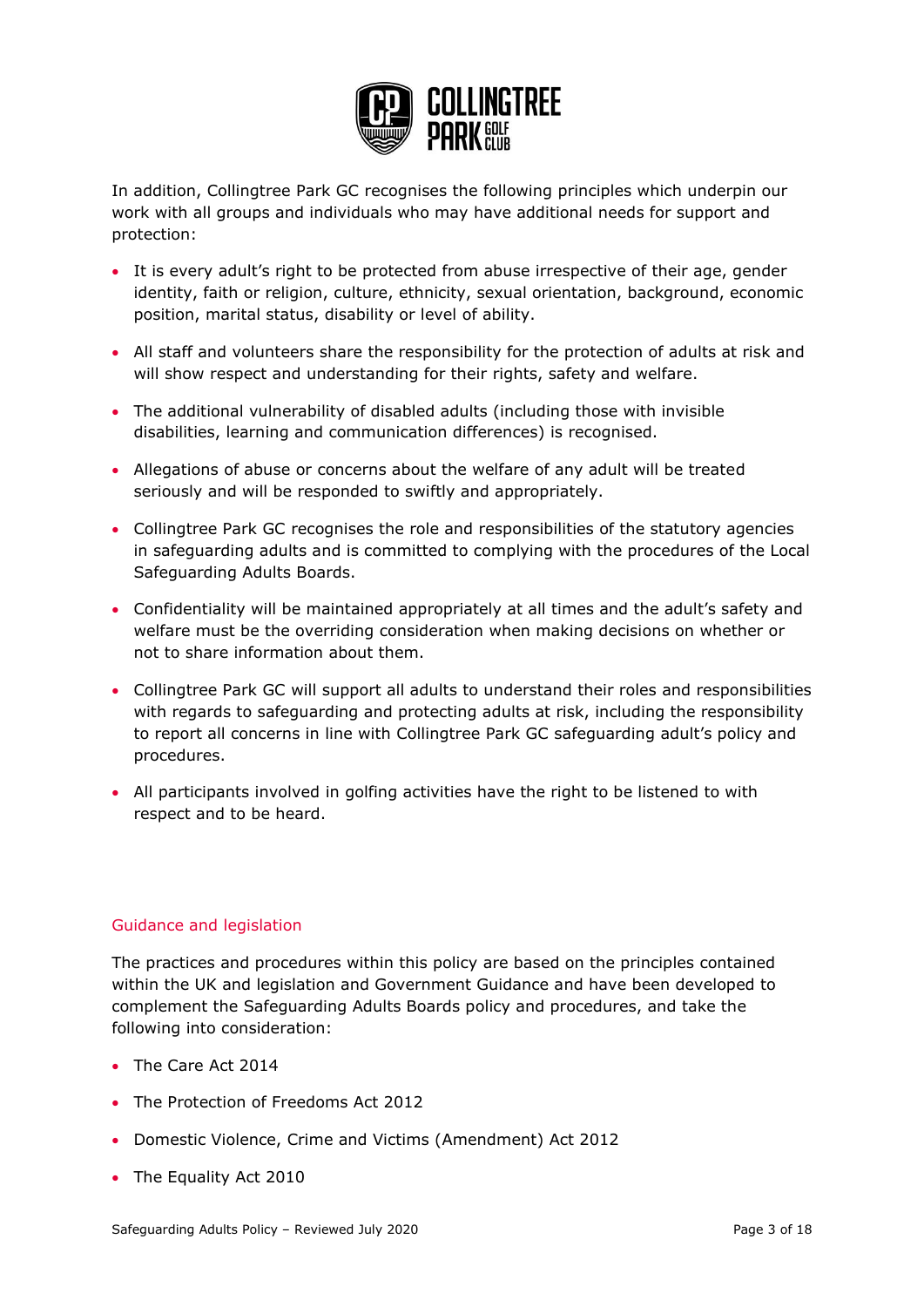

- The Safeguarding Vulnerable Groups Act 2006
- Mental Capacity Act 2005
- Sexual Offences Act 2003
- The Human Rights Act 1998
- The Data Protection Act 2018

#### Responsibilities and implementation

Collingtree Park GC will seek to promote the principles of safeguarding by:

- Reviewing Collingtree Park GC policy and procedures every three years or whenever there is a major change in legislation.
- Giving guidance on appropriate recruitment procedures to assess the suitability of volunteers and staff working with vulnerable groups.
- Following procedures to report welfare concerns and allegations about the behaviour of adults and ensure that all staff, volunteers, parents and participants, including children, are aware of these procedures.
- Directing club staff, volunteers & coaches to appropriate safeguarding training and learning opportunities, where this is appropriate to their role.

## <span id="page-3-0"></span>1. Complaints, concerns and allegations

- **1.1** As a player, parent, carer, member of staff or volunteer you may be concerned about the welfare of an adult, become aware that abuse or poor practice is taking place, suspect abuse or poor practice may be occurring or be told about something that may be abuse or poor practice. These concerns should be brought to the attention of the England Golf Lead Safeguarding Officer without delay.
- **1.2** The person reporting the concern is not required to decide whether abuse has occurred, but simply has a duty to pass on their concerns and any relevant information tel: 01526 351824. All concerns will be treated in confidence. Details should only be shared on a 'need to know' basis with those who can help with the management of the concern.
- **1.3** Concerns will be recorded on an Incident Report Form and sent to England Golf Lead Safeguarding Officer and retained confidentially. The Lead Safeguarding Officer will assist with completion of this form if required, tel 01526 351824.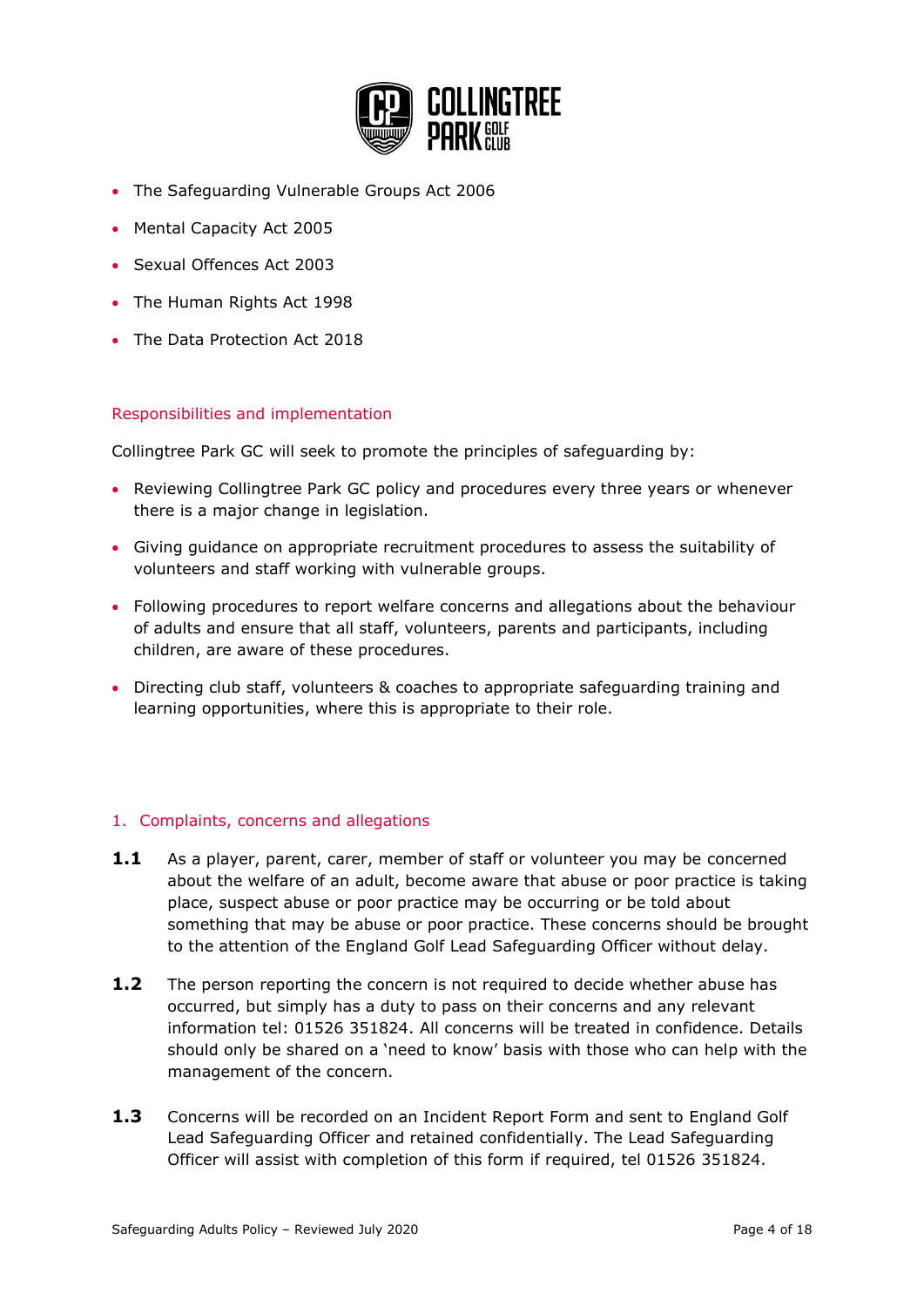

- **1.4** Collingtree Park GC will work with England Golf, counties and other external agencies to take appropriate action where concerns relate to potential abuse or serious poor practice. Collingtree Park GC disciplinary procedures will be applied and followed where possible.
- **1.5** Safeguarding adults at risk requires everyone to be committed to the highest possible standards of openness, integrity and accountability. Collingtree Park GC supports an environment where staff, volunteers, parents/carers and the public are encouraged to raise safeguarding concerns. Anyone who reports a legitimate concern to the organisation (even if their concerns subsequently appear to be unfounded) will be supported. All concerns will be taken seriously.
- **1.6** It is important when considering your concern that you also consider the needs and wishes of the person at risk.

#### <span id="page-4-0"></span>2. Responding to disclosure of abuse

**2.1**If an adult indicates that they are being abused the person receiving the

information should:

- Stay Calm
- Listen carefully to what is said, allowing the adult to continue at their own pace, and take it seriously.
- Explain that it is likely the information will have to be shared with others- do not promise to keep secrets.
- Keep questions to a minimum, only ask questions if you need to identify/ clarify what the person is telling you. Take care to distinguish between fact, observation, allegation and opinion. It is important that the information you have is accurate.
- Reassure the person that they have done the right thing in revealing the information.
- Ask them what they would like to happen next.
- Explain what you would like to do next and ask if they are happy for you to share the information in order for you to help them. As long as it does not increase the risk to the individual, you should explain to them that it is your duty to share your concern with your Lead Safeguarding Officer.
- Record in writing what was said using the adult's own words as soon as possible.

#### **2.2**DO NOT:

• Dismiss the concern.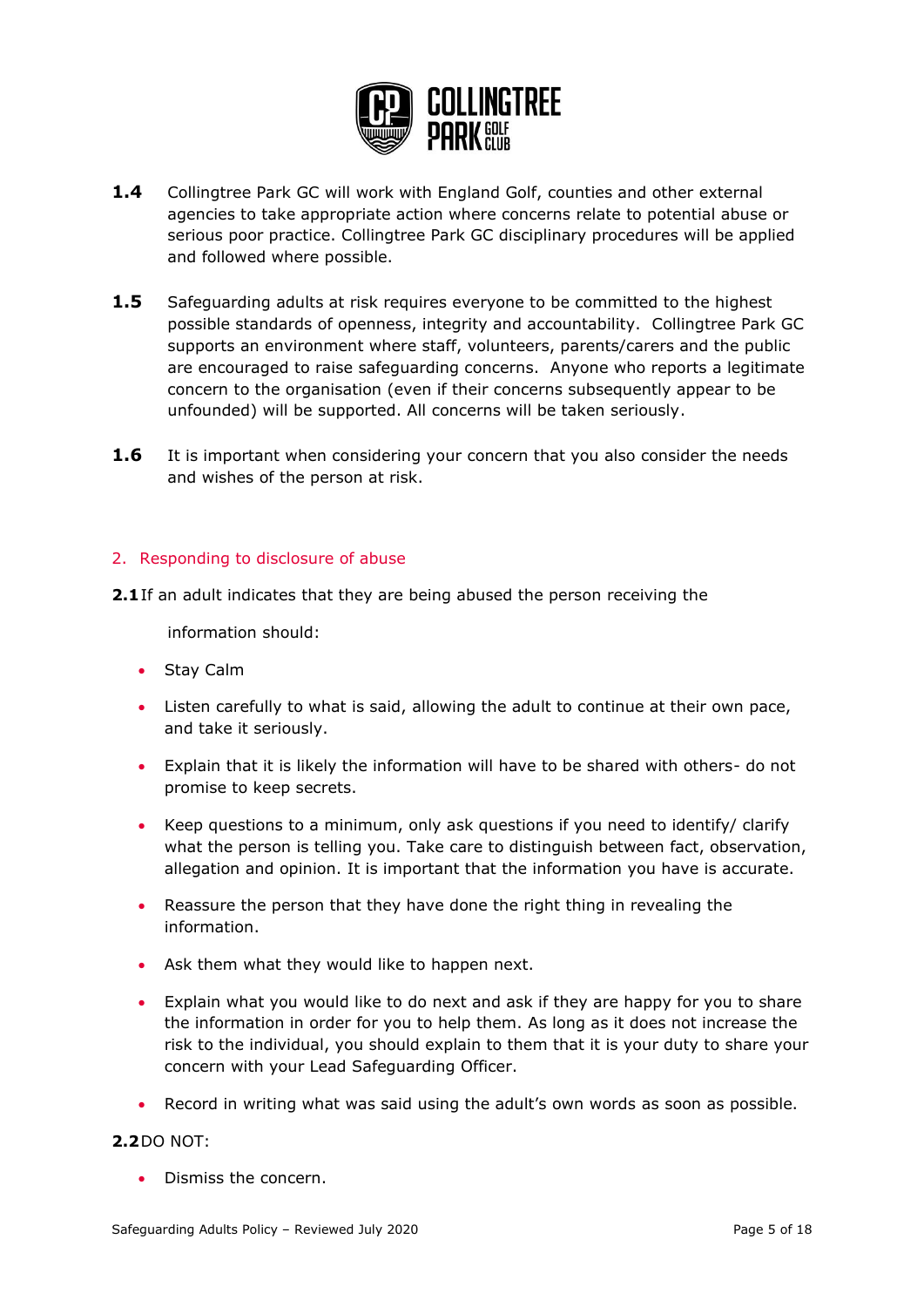

- Panic or allow shock or distaste to show.
- Probe for more information than is offered.
- Make promises that cannot be kept.
- Conduct an investigation of the case.
- Make negative comments about the alleged perpetrator.

If the matter is urgent and relates to the immediate safety of an adult at risk, then contact the police immediately. Complete and Incident Form and copy it to the England Golf Lead Safeguarding Officer within 24 hours.

#### <span id="page-5-0"></span>3. Signs and indicators of abuse and neglect

- **3.1** Abuse can take place in any context. Abuse may be inflicted by anyone. Players, members, staff, volunteers or coaches may suspect that an adult is being abused or neglected outside of the club setting. There are many signs and indicators that may suggest someone is being abused or neglected, these include but are not limited to:
	- Unexplained bruises or injuries or lack of medical attention when an injury is present.
	- Person has belongings or money going missing.
	- Person is not attending / no longer enjoying their sessions.
	- Someone losing or gaining weight / an unkempt appearance. A change in the behaviour or confidence of a person.
	- Self-harm.
	- A fear of a particular group or individual.
	- They may tell you / another person they are being abused i.e., a disclosure.

## <span id="page-5-1"></span>4. Consent

- **4.1** The Care Act 2014 statutory guidance advises that the first priority in safeguarding should always be to ensure the safety and well-being of the adult.
- **4.2** Adults have a general right to independence, choice and self-determination including control over information about themselves.
- **4.3** Collingtree Park GC does not expect staff, coaches or volunteers to support an adult who is felt to be vulnerable or at risk through their decision-making process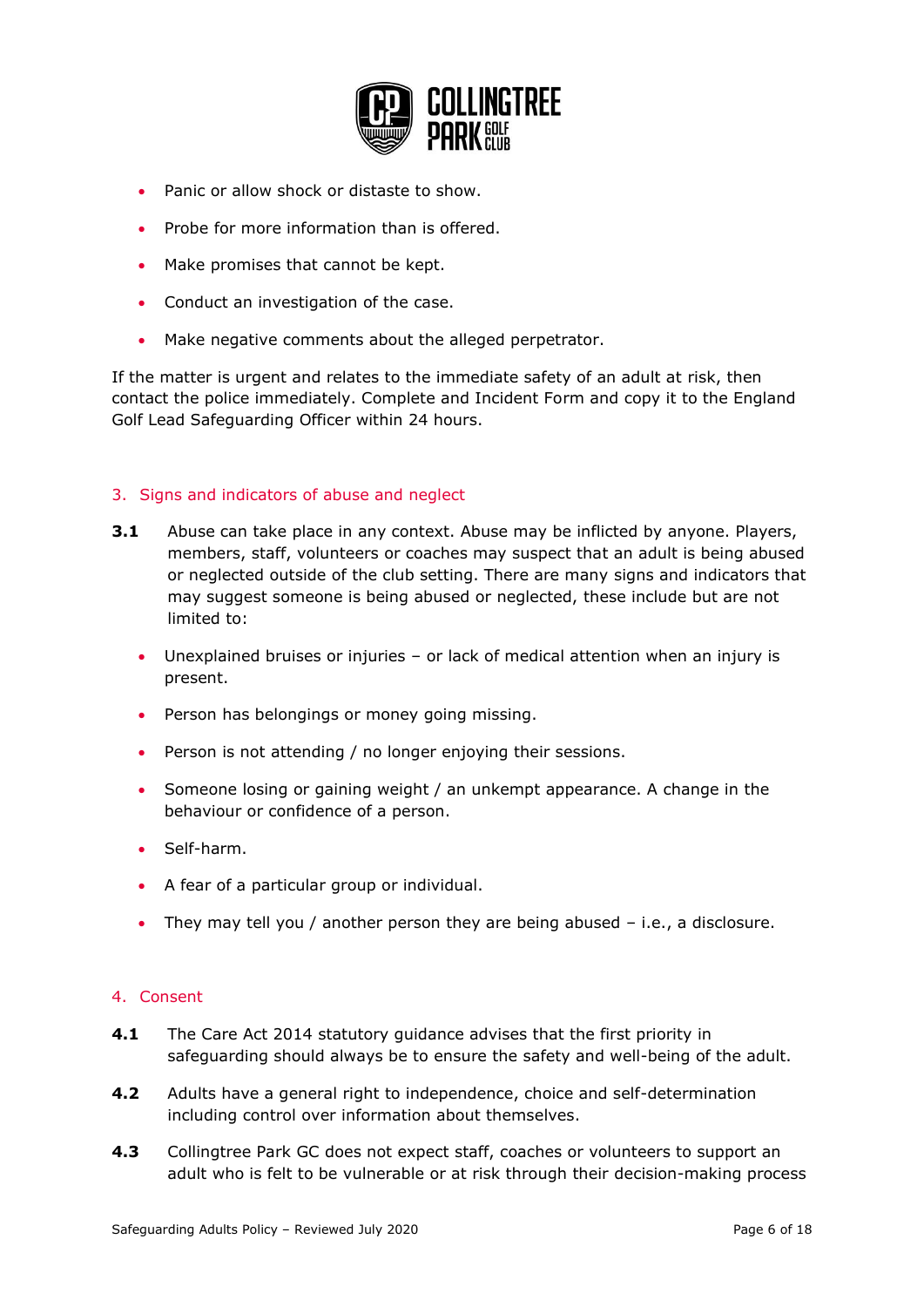

but expects them to inform England Golf without delay so that they can clearly define the various options to help support the adult at risk to make a decision about their safety. As long as it does not increase the risk to the individual, it should be explained to them that it is their duty to share their concern with the England Golf Lead Safeguarding Officer. Consent is not required to seek guidance or share information with the National Governing Body.

- **4.4** Adults may not give their consent to the sharing of safeguarding information outside of the organisation for a number of reasons. For example, they may be unduly influenced, coerced or intimidated by another person, they may be frightened of reprisals, they may fear losing control, they may not trust social services or other partners, or they may fear that their relationship with the abuser will be damaged. Reassurance and appropriate support may help to change their view on whether it is best to share information.
- **4.5** Those seeking to support the adult should consider the following:
	- Explore the reasons for the adult's objections what are they worried about?
	- Explain the concern and why you think it is important to share the information.
	- Tell the adult with whom you may be sharing the information with and why.
	- Explain the benefits, to them or others, of sharing information could.
	- they access better help and support?
	- Discuss the consequences of not sharing the information could someone come to harm?
	- Reassure them that the information will not be shared with anyone who does not need to know.
	- Reassure them that they are not alone and that support is available to them.
- **4.6** If the adult continues to refuse intervention to support them with a safeguarding concern, or requests that information about them is not shared with other safeguarding partners their wishes should be respected.
- **4.7** However, there are a number of circumstances where those seeking to support the adult can reasonably override such a decision, including but not limited to:
	- It appears that the adult lacks the mental capacity to make that decision (this must be properly explored and further guidance should be sought from the England Golf Lead Safeguarding Officer)
	- Emergency or life-threatening situations may warrant the sharing of relevant information with the emergency services without consent.
	- Other people are, or may be, at risk, including children.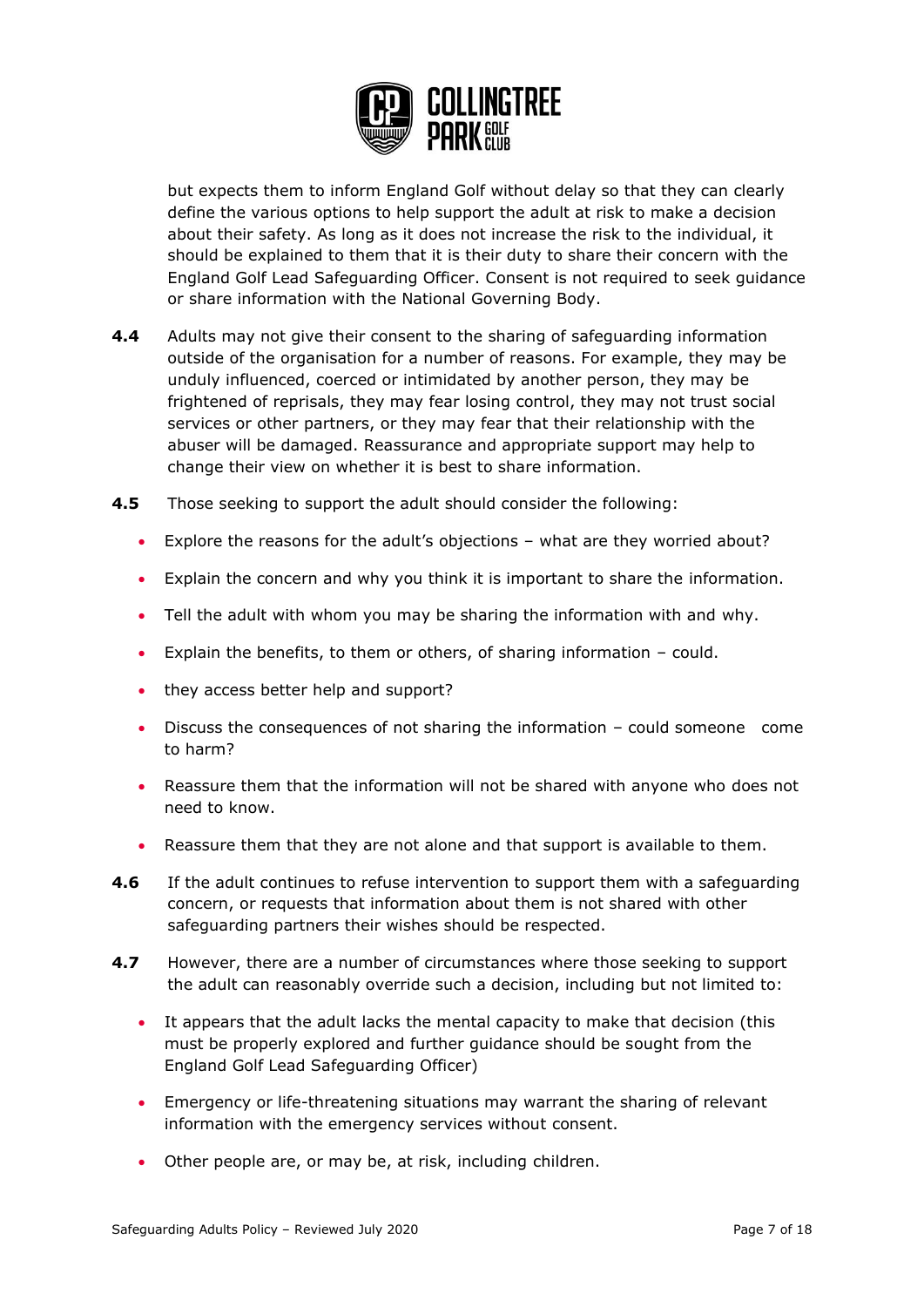

- A serious crime has been committed / may be prevented.
- Individuals in a Position of Trust are implicated.
- **4.7.1** In such circumstances, it is important to keep a careful record of the decisionmaking process and guidance should be sought from the England Golf Lead Safeguarding Officer. Legal advice will be sought where appropriate. If the decision is to take action without the adult's consent, then unless it is unsafe to do so, the adult should be informed that this is being done and of the reasons why.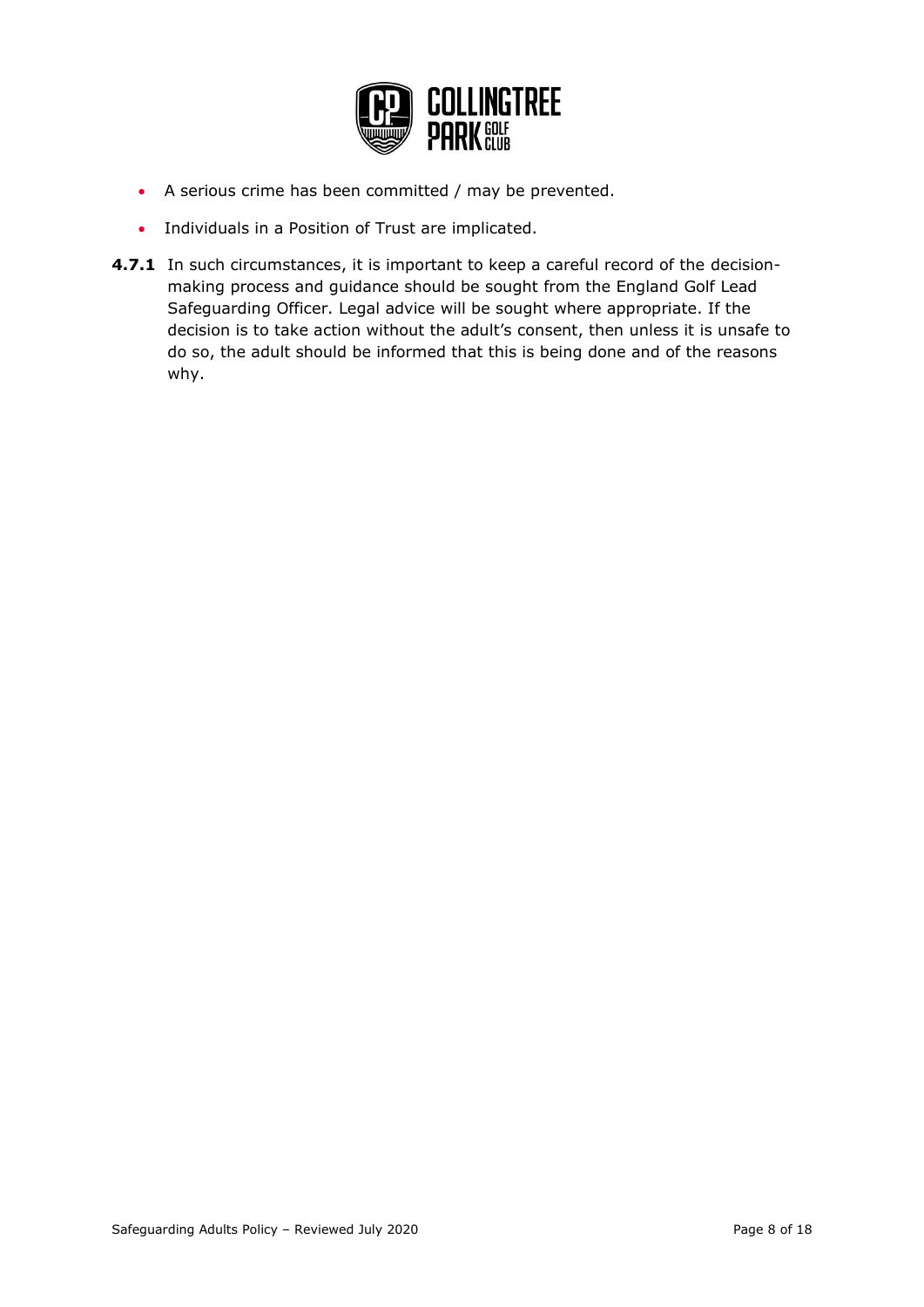

## <span id="page-8-0"></span>5. Useful Contacts

## England Golf Useful Contacts

| <b>Name</b>                         | <b>Address</b>                                                                                                               | <b>Number and email</b>                      |
|-------------------------------------|------------------------------------------------------------------------------------------------------------------------------|----------------------------------------------|
| Lead Safeguarding<br><b>Officer</b> | <b>England Golf</b><br><b>National Golf Centre</b><br>The Broadway<br><b>Woodhall Spa</b><br>Lincolnshire<br><b>LN10 6PU</b> | 01526 351824<br>safeguarding@englandgolf.org |

## Local Contacts

| <b>Name</b>                                                                 | <b>Address</b>                 | <b>Number and email</b> |
|-----------------------------------------------------------------------------|--------------------------------|-------------------------|
| Northampton County<br>Council -<br>Safeguarding Adults                      | <b>Customer Service Centre</b> | 0300 126 1000 option 2  |
| Northampton County<br>Council-Social Care-<br><b>Emergency Duty</b><br>Team | Out of office hours            | 01604 626938            |

#### National Contacts

| Name                                                                     | Website               | <b>Number and email</b>                           |
|--------------------------------------------------------------------------|-----------------------|---------------------------------------------------|
| Ann Craft Trust -<br><b>Safeguarding Adults</b><br>in Sport and Activity | www.anncrafttrust.org | 0115 951 5400<br>Ann-Craft Trust@nottingham.ac.uk |
| Samaritans                                                               |                       | 01522 782333                                      |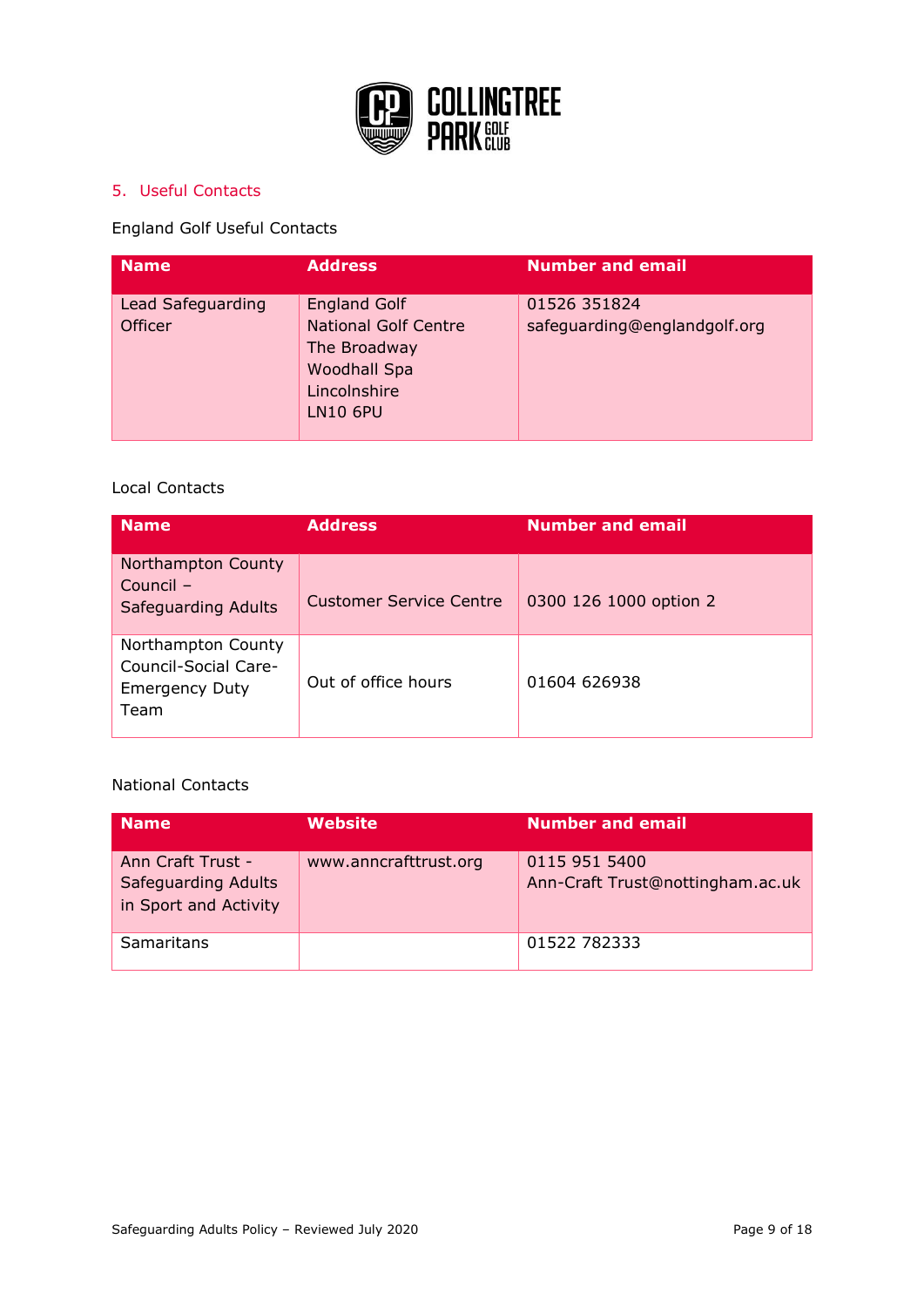

<span id="page-9-0"></span>Safeguarding Adults Flowchart What to do if you have a concern about an adult?



Telephone England Golf Safeguarding Department on 01526 351824.

If the decision is to make a safeguarding referral to the Local Authority, the adult's consent should be sought wherever possible. However, if they remain at risk or others are at risk of harm you will need to report it without their consent if necessary.

## **Remember**

It is not your duty to investigate concerns about an adult but do not ignore them – talk to the adult if possible and get in touch with someone within your organisation or the local authority for advice.

Safeguarding Adults Policy – Reviewed July 2020 Page 10 of 18 \* If for any reason a Club Welfare Officer is not in post or is unavailable a principle of least delay is important. Please contact the England Golf Lead Safeguarding Officer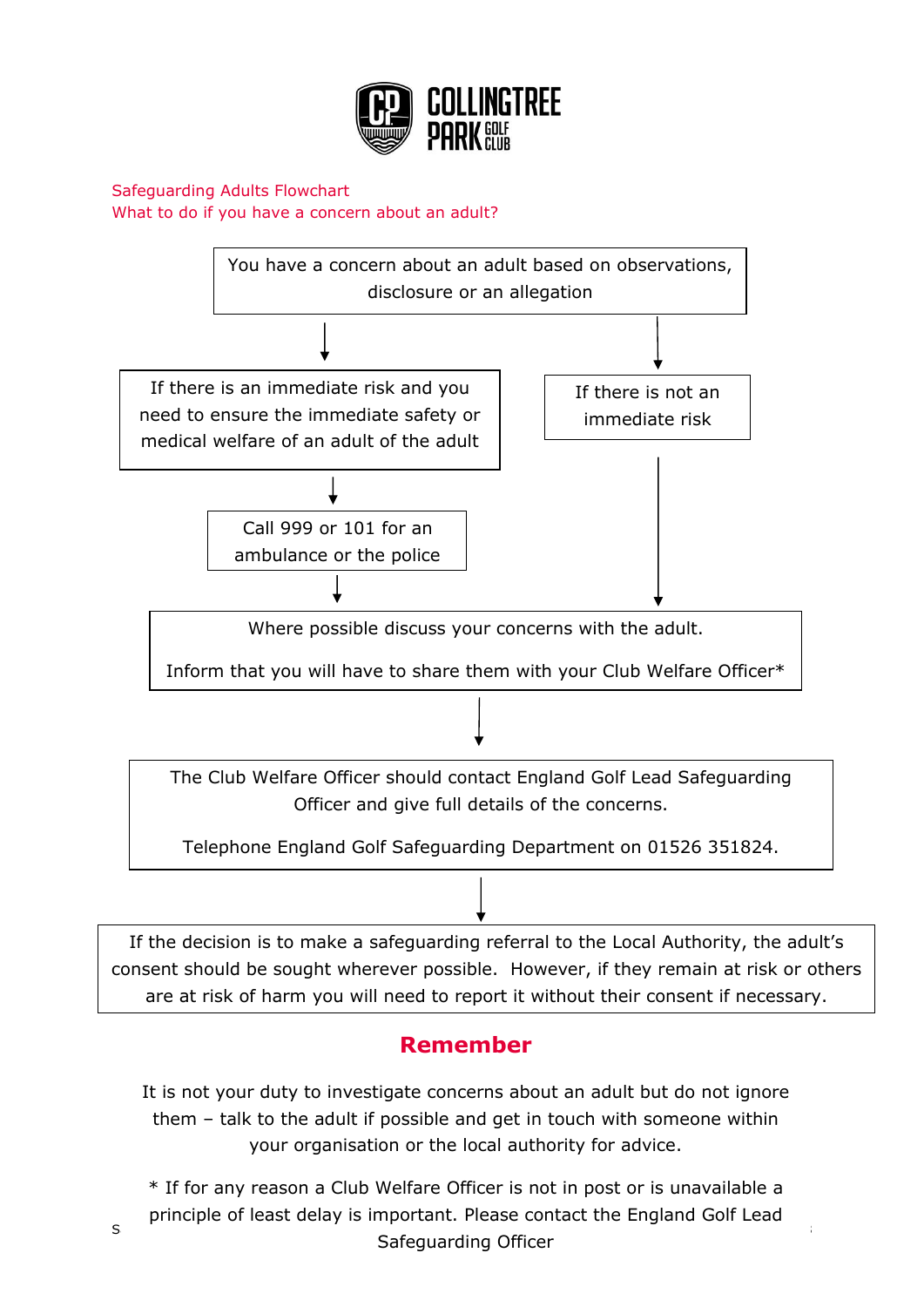

## <span id="page-10-0"></span>Collingtree Park GC

## Capacity – Guidance on Making Decisions

The issue of capacity or decision making is a key one in safeguarding adults. It is useful for organisations to have an overview of the concept of capacity.

We make many decisions every day, often without realising. We make so many decisions that it's easy to take this ability for granted.

But some people are only able to make some decisions, and a small number of people cannot make any decisions. Being unable to make a decision is called "lacking capacity".

To make a decision we need to:

- Understand information.
- Remember it for long enough.
- Think about the information.
- Communicate our decision.

A person's ability to do this may be affected by things like learning disability, dementia, mental health needs, acquired brain injury, and physical ill health.

The Mental Capacity Act 2005 (MCA) states that every individual has the right to make their own decisions and provides the framework for this to happen.

The MCA is about making sure that people over the age of 16 have the support they need to make as many decisions as possible.

The MCA also protects people who need family, friends, or paid support staff to make decisions for them because they lack capacity to make specific decisions.

Our ability to make decisions can change over the course of a day**.**

Here are some examples that demonstrate how the timing of a question can affect the response:

- A person with epilepsy may not be able to make a decision following a seizure.
- Someone who is anxious may not be able to make a decision at that point.
- A person may not be able to respond as quickly if they have just taken some medication that causes fatigue.

In each of these examples, it may appear as though the person cannot make a decision. But later in the day, presented with the same decision, they may be able to at least be involved.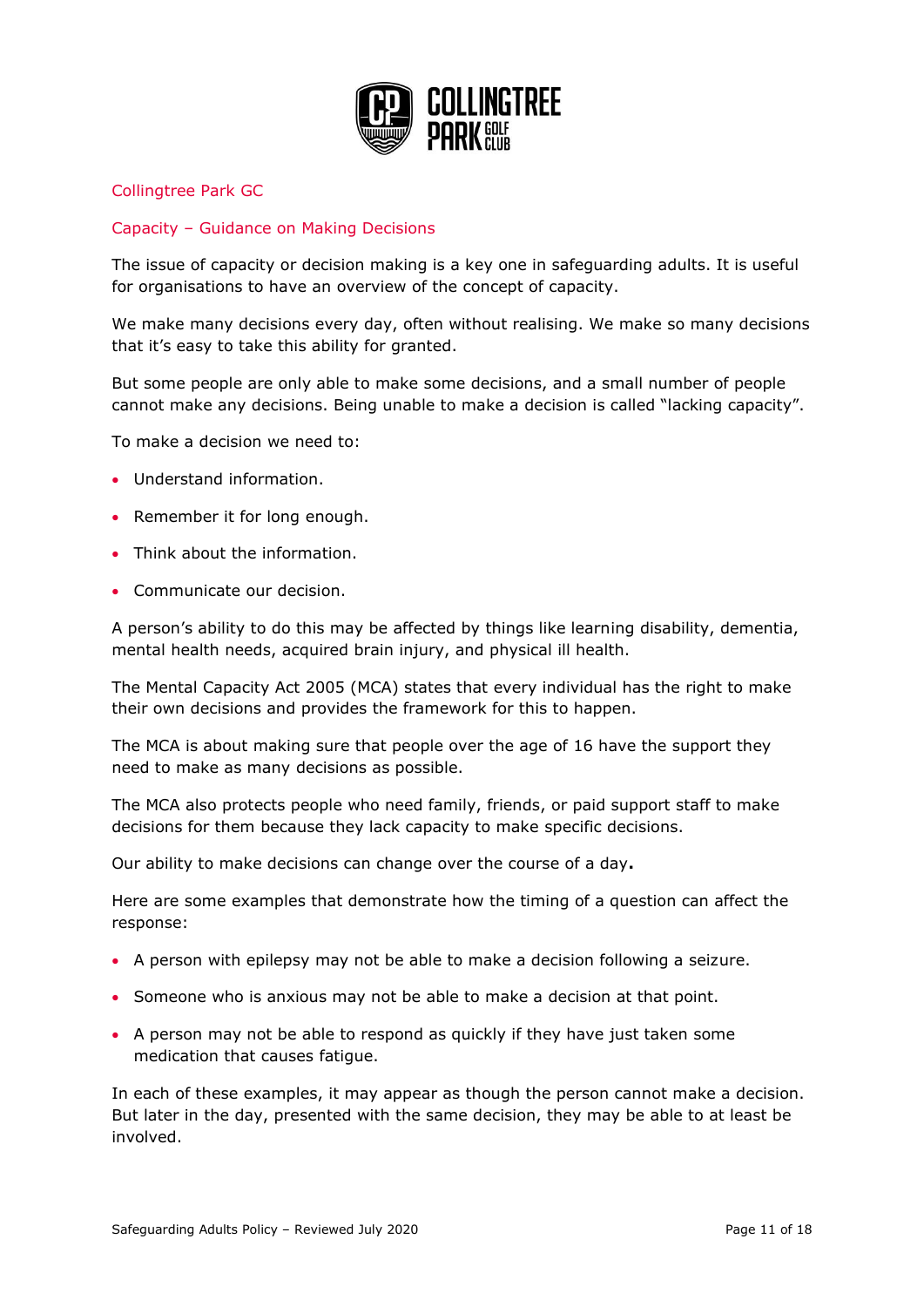

The MCA recognises that capacity is decision-specific, so no one will be labelled as entirely lacking capacity. The MCA also recognises that decisions can be about big lifechanging events, such as where to live, but equally about small events, such as what to wear on a cold day.

To help you to understand the MCA, consider the following five points:

- **1.** Assume that people are able to make decisions, unless it is shown that they are not. If you have concerns about a person's level of understanding, you should check this with them, and if applicable, with the people supporting them.
- **2.** Give people as much support as they need to make decisions. You may be involved in this – you might need to think about the way you communicate or provide information, and you may be asked your opinion.
- **3.** People have the right to make unwise decisions. The important thing is that they understand the implications. If they understand the implications, consider how risks might be minimised.
- **4.** If someone is not able to make a decision, then the person helping them must only make decisions in their "best interests". This means that the decision must be what is best for the person, not for anyone else. If someone was making a decision on your behalf, you would want it to reflect the decision you would make if you were able to.
- **5.** Find the least restrictive way of doing what needs to be done.

#### Remember

- You should not discriminate or make assumptions about someone's ability to make decisions, and you should not pre-empt a "best-interests" decision merely on the basis of a person's age, appearance, condition, or behaviour.
- When it comes to decision-making, you could be involved in a minor way, or asked to provide more detail. The way you provide information might influence a person's ultimate decision. A person may be receiving support that is not in line with the MCA, so you must be prepared to address this.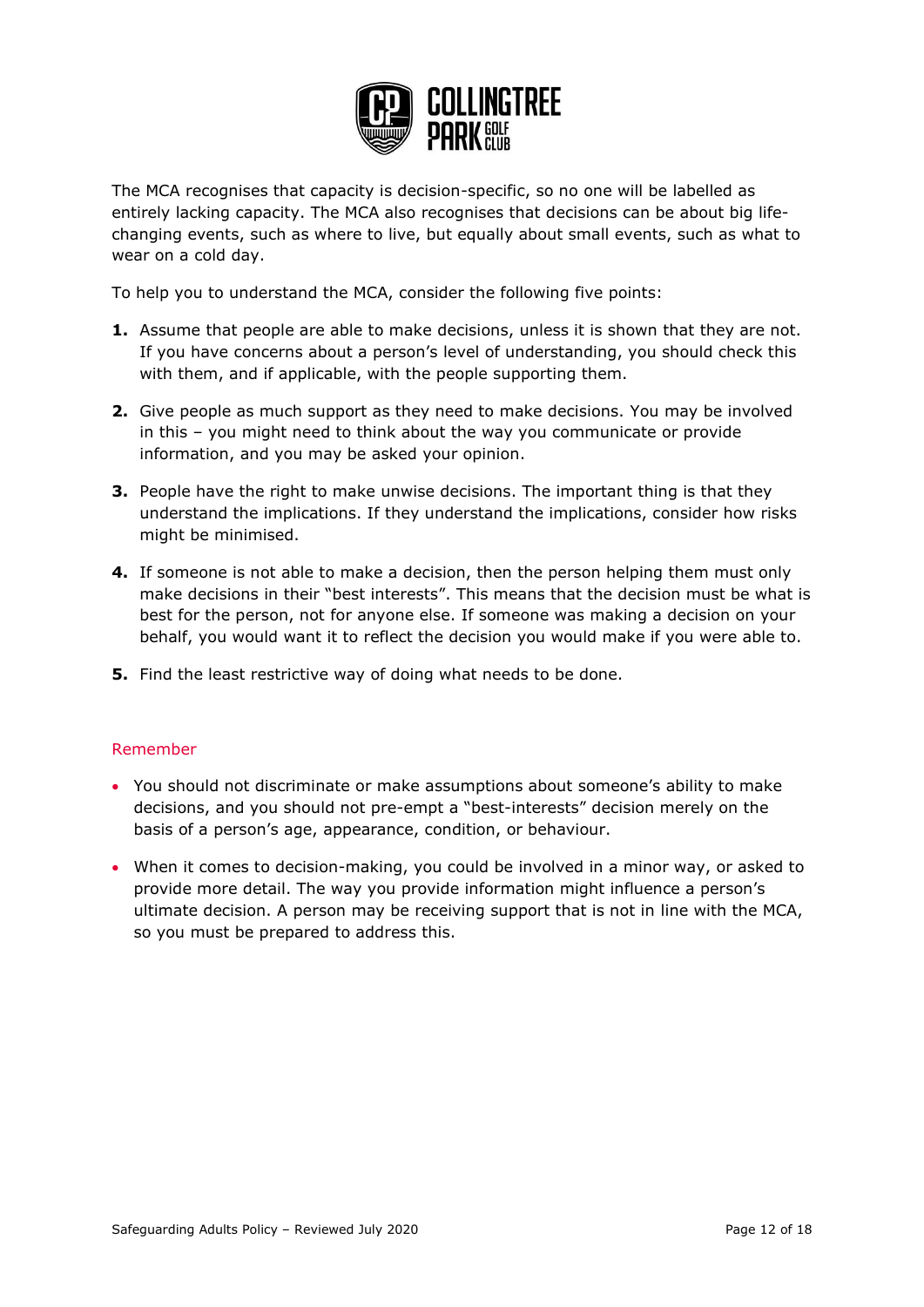

## <span id="page-12-0"></span>Incident Report Form

| Recorder's Name: |               |
|------------------|---------------|
| Address:         |               |
| Post Code:       | Telephone No: |

| Name of Identified Adult: |               |
|---------------------------|---------------|
| Address:                  |               |
| Post Code:                | Telephone No: |

| Complainant's Name: |               |
|---------------------|---------------|
| Address:            |               |
| Post Code:          | Telephone No: |

| Details of the allegations: [include date; time; location; and nature of the incident.] |
|-----------------------------------------------------------------------------------------|
|                                                                                         |
|                                                                                         |
| Additional information: [include witnesses; corroborative statements; etc.]             |
|                                                                                         |
|                                                                                         |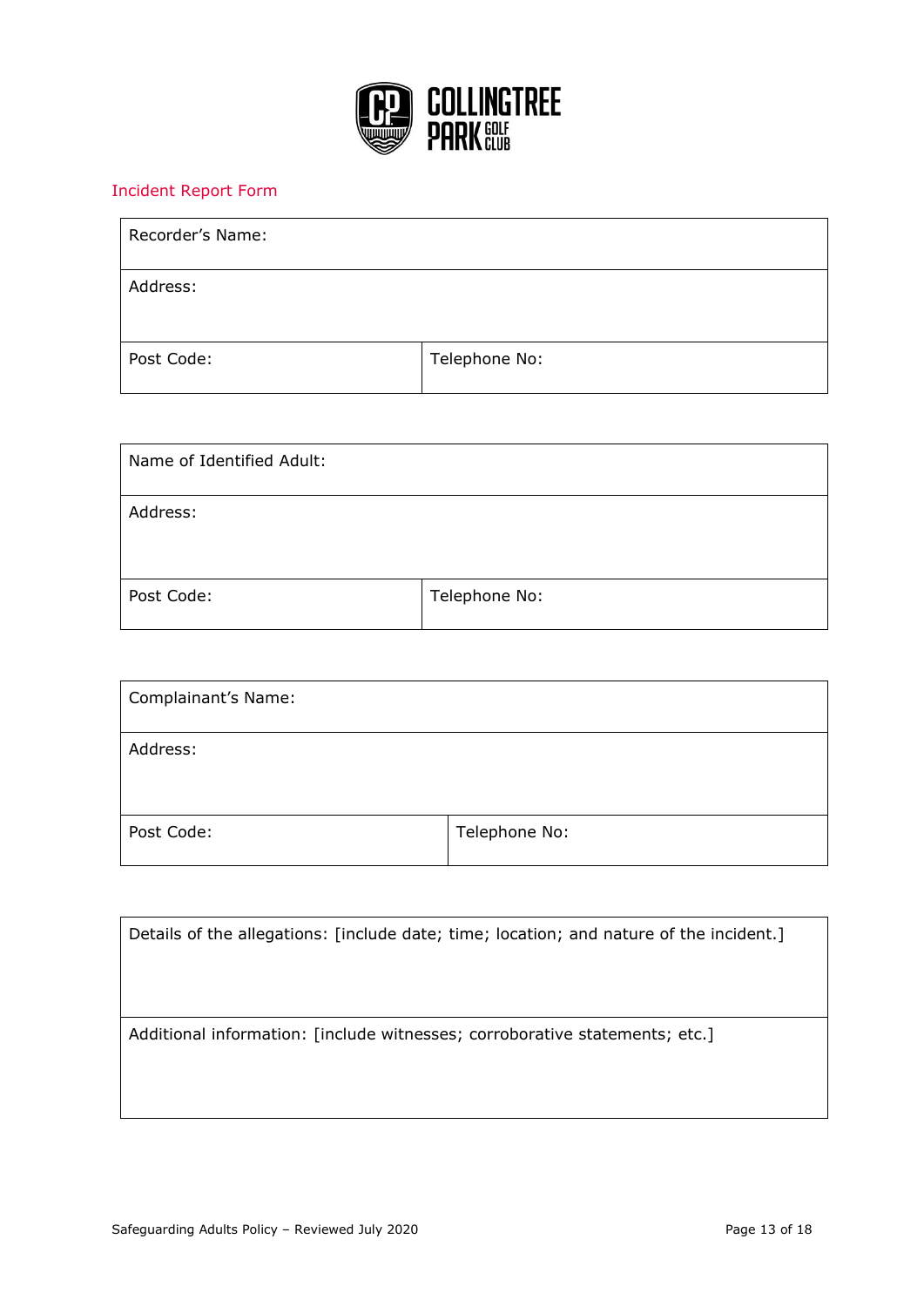

| Have you discussed your concerns with the adult? What are their views? |       |
|------------------------------------------------------------------------|-------|
|                                                                        |       |
|                                                                        |       |
| England Golf Safeguarding department notified (01526 351824)           |       |
| Case Number (if allocated):                                            |       |
| Name of person spoken to:                                              |       |
| Date:                                                                  | Time: |
|                                                                        |       |
| Action taken:                                                          |       |
|                                                                        |       |
| Date:                                                                  | Time: |
|                                                                        |       |
| Signature of Recorder:                                                 |       |
| Signature of Complainant:                                              |       |
|                                                                        |       |
| <b>Data protection:</b>                                                |       |

England Golf Safeguarding Department may use the information in this form (together with other information they obtain as a result of any investigation) to investigate the alleged incident and to take whatever action is deemed appropriate, in accordance with their Safeguarding Adults Policy and Procedures.

Strict confidentiality will be maintained, and information will only be shared on a "need to know" basis in the interests of safeguarding. This may involve disclosing certain information to a number of organisations and individuals including relevant clubs and County bodies, individuals that are the subject of an investigation and/or Statutory agencies such as the Police and Adult Social Care.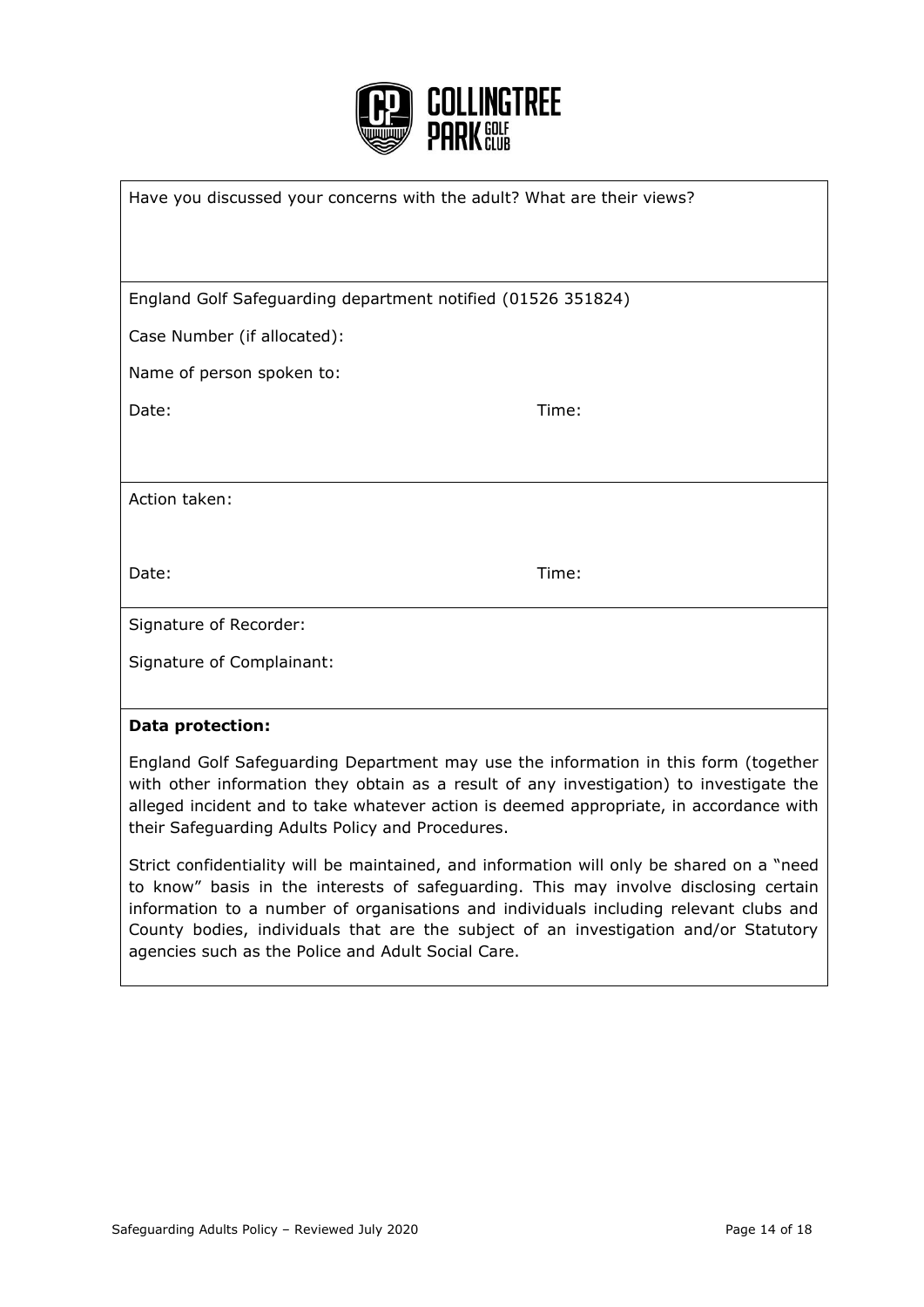

#### <span id="page-14-0"></span>Guidance on types of harm

#### **The Care Act 2014 recognises 10 categories of abuse that may be experienced by adults.**

#### **Self-neglect**

This covers a wide range of behaviour: neglecting to care for one's personal hygiene, health or surroundings and includes behaviour such as hoarding.

#### **Modern Slavery**

This encompasses slavery, human trafficking, forced labour and domestic servitude.

#### **Domestic Abuse**

This includes psychological, physical, sexual, financial, and emotional abuse perpetrated by anyone within a person's family. It also includes so called 'honour' based violence.

#### **Discriminatory**

Discrimination is abuse which centres on a difference or perceived difference particularly with respect to race, gender, or disability or any of the protected characteristics of the Equality Act.

#### **Organisational**

This includes neglect and poor care practice within an institution or specific care setting such as a hospital or care home, for example, or in relation to care provided in one's own home. This may range from one off incidents to on-going ill-treatment. It can be through neglect or poor professional practice as a result of the structure, policies, processes and practices within an organisation.

#### **Physical**

This includes hitting, slapping, pushing, kicking, misuse of medication, restraint, or inappropriate sanctions.

#### **Sexual**

This includes rape, indecent exposure, sexual harassment, inappropriate looking or touching, sexual teasing or innuendo, sexual photography, subjection to pornography or witnessing sexual acts, indecent exposure and sexual assault or sexual acts to which the adult has not consented or was pressured into consenting.

#### **Financial or material**

This includes theft, fraud, internet scamming, coercion in relation to an adult's financial affairs or arrangements, including in connection with wills, property, inheritance or financial transactions, or the misuse or misappropriation of property, possessions, or benefits.

#### **Neglect/Acts of omission**

This includes ignoring medical or physical care needs, failing to provide access to appropriate health social care or educational services, the withholding of the necessities of life, such as medication, adequate nutrition, and heating.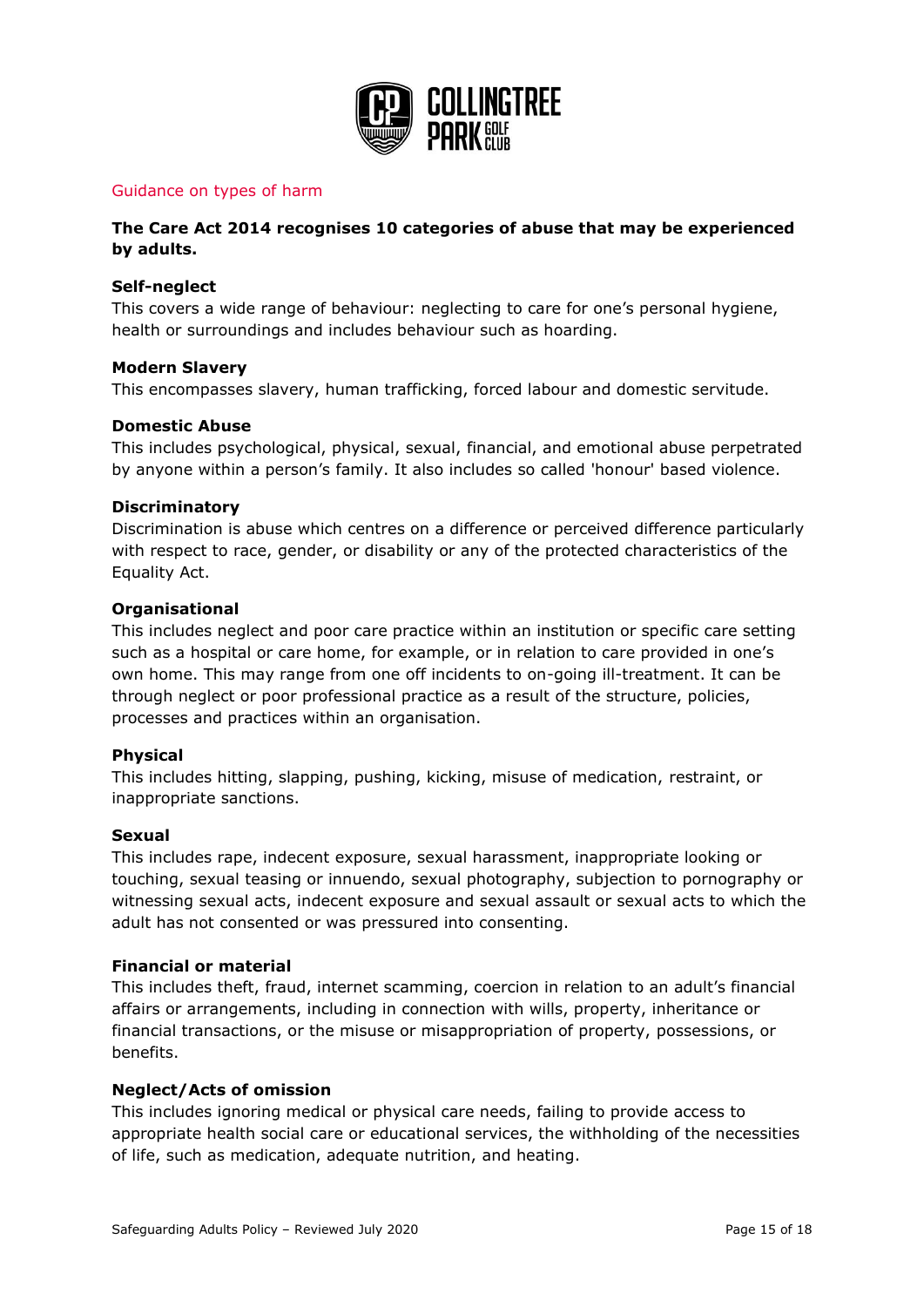

#### **Emotional or psychological**

This includes threats of harm or abandonment, deprivation of contact, humiliation, blaming, controlling, intimidation, coercion, harassment, verbal abuse, isolation or withdrawal from services or supportive.

## **Not included in the Care Act 2014 but also relevant to safeguarding adults in sport and physical activity:**

#### **Cyber Bullying**

Cyberbullying occurs when someone repeatedly makes fun of another person online or repeatedly picks on another person through emails or text messages, or uses online forums with the intention of harming, damaging, humiliating, or isolating another person. It can be used to carry out many different types of bullying (such as racist bullying, homophobic bullying, or bullying related to special educational needs and disabilities) but instead of the perpetrator carrying out the bullying face-to-face, they use technology as a means to do it.

#### **Forced marriage**

This is a term used to describe a marriage in which one or both of the parties are married without their consent or against their will. A forced marriage differs from an arranged marriage, in which both parties' consent to the assistance of a third party in identifying a spouse. The Anti-social Behaviour, Crime and Policing Act 2014 make it a criminal offence to force someone to marry.

#### **Mate Crime**

A 'mate crime' is when vulnerable people are befriended by members of the community who go on to exploit and take advantage of them. It may not be an illegal act but still has a negative effect on the individual. Mate Crime is carried out by someone the adult knows and often happens in private. In recent years there have been a number of Serious Case Reviews relating to people with a learning disability who were murdered or seriously harmed by people who purported to be their friend.

#### **Radicalisation**

The aim of radicalisation is to attract people to their reasoning, inspire new recruits and embed their extreme views and persuade vulnerable individuals of the legitimacy of their cause. This may be direct through a relationship, or through social media.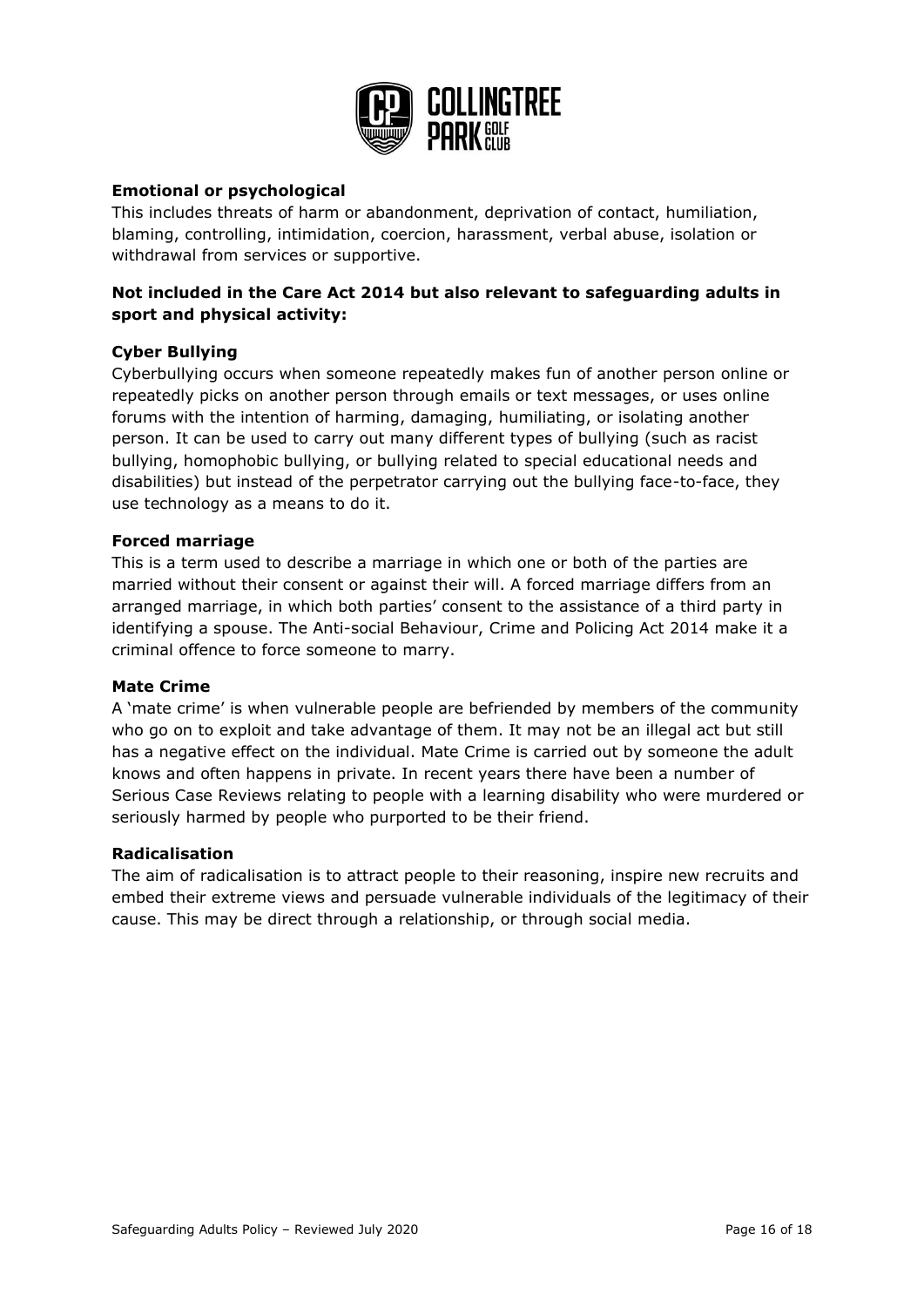

## <span id="page-16-0"></span>Consent and Information Sharing

Workers and volunteers within sports and physical activity organisations should always share safeguarding concerns in line with their organisation's policy, usually with their safeguarding lead or welfare officer in the first instance, except in emergency situations. As long as it does not increase the risk to the individual, the worker or volunteer should explain to them that it is their duty to share their concern with their safeguarding lead or welfare officer.

The safeguarding lead or welfare officer will then consider the situation and plan the actions that need to be taken, in conjunction with the adult at risk and in line with the organisation's policy and procedures and local safeguarding adults board policy and procedures.

To make an adult safeguarding referral you need to call the local safeguarding adults' team. This may be part of a MASH (Multi*-*Agency Safeguarding Hub). A conversation can be had with the safeguarding adults' team without disclosing the identity of the person in the first instance. If it is thought that a referral needs to be made to the safeguarding adults' team, consent should be sought where possible from the adult at risk.

Individuals may not give their consent to the sharing of safeguarding information with the safeguarding adults team for a number of reasons. Reassurance, appropriate support and revisiting the issues at another time may help to change their view on whether it is best to share information.

If they still do not consent, then their wishes should usually be respected. However, there are circumstances where information can be shared without consent such as when the adult does not have the capacity to consent, it is in the public interest because it may affect other people, or a serious crime has been committed. This should always be discussed with your safeguarding lead and the local authority safeguarding adults' team.

If someone does not want you to share information outside of the organisation or you do not have consent to share the information, ask yourself the following questions:

- Is the adult placing themselves at further risk of harm?
- Is someone else likely to get hurt?
- Has a criminal offence occurred? This includes theft or burglary of items, physical abuse, sexual abuse, forced to give extra money for lessons (financial abuse) or harassment.
- Is there suspicion that a crime has occurred?

If the answer to any of the questions above is 'yes' - then you can share without consent and need to share the information.

When sharing information there are seven Golden Rules that should always be followed.

**1.** Seek advice if in any doubt.